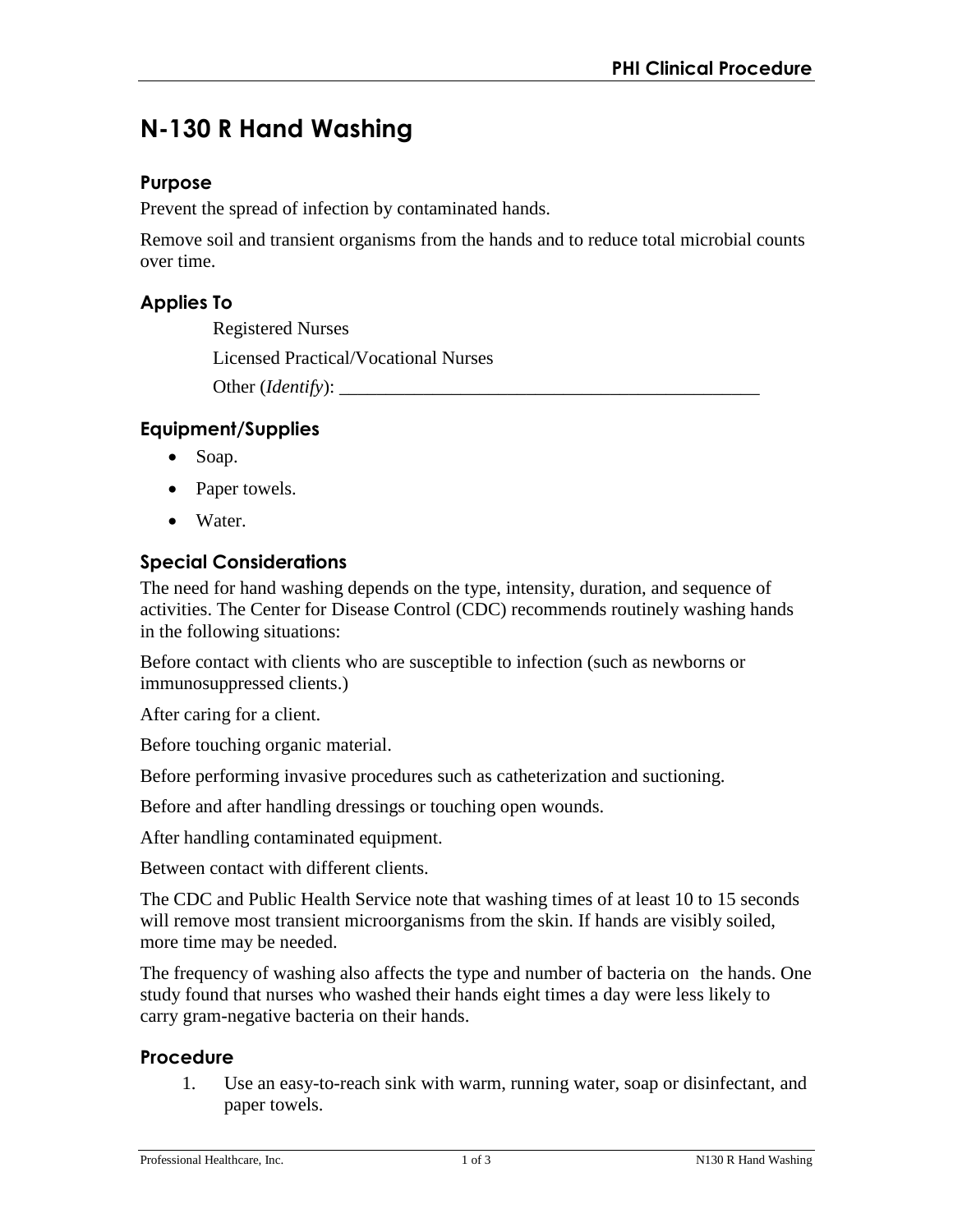- 2. Push wristwatch and sleeves above your wrists. If wearing rings, remove during washing.
- 3. Keep fingernails short and filed.
- 4. Inspect surface of hands and fingers for breaks or cuts in skin and cuticle.
- 5. Stand in front of sink, keeping hands and clothing away from sink surface.
- 6. Turn on water faucet by covering it with paper towel.
- 7. Avoid splashing water against clothing.
- 8. Regulate flow of water so that temperature is warm.
- 9. Wet hands and lower arms thoroughly under running water. Keep hands and forearms lower than elbows during washing.
- 10. Apply soap to hand, lathering thoroughly.
- 11. Wash hands, using plenty of lather and friction for at least 15 seconds. Interlace fingers and rub palms and back of hands with circular motion at least five times each.
- 12. If areas underlying fingernails are soiled, clean them with fingernails of other hand and additional soap or clean orangewood stick. Avoid tearing or cutting skin under or around nail.
- 13. Rinse hands and wrists thoroughly, keeping hands down and elbows up.
- 14. Dry hands thoroughly from fingers to wrists and forearms.
- 15. Discard paper towel in waste receptacle.
- 16. Turn off water faucet using a clean, dry paper towel.